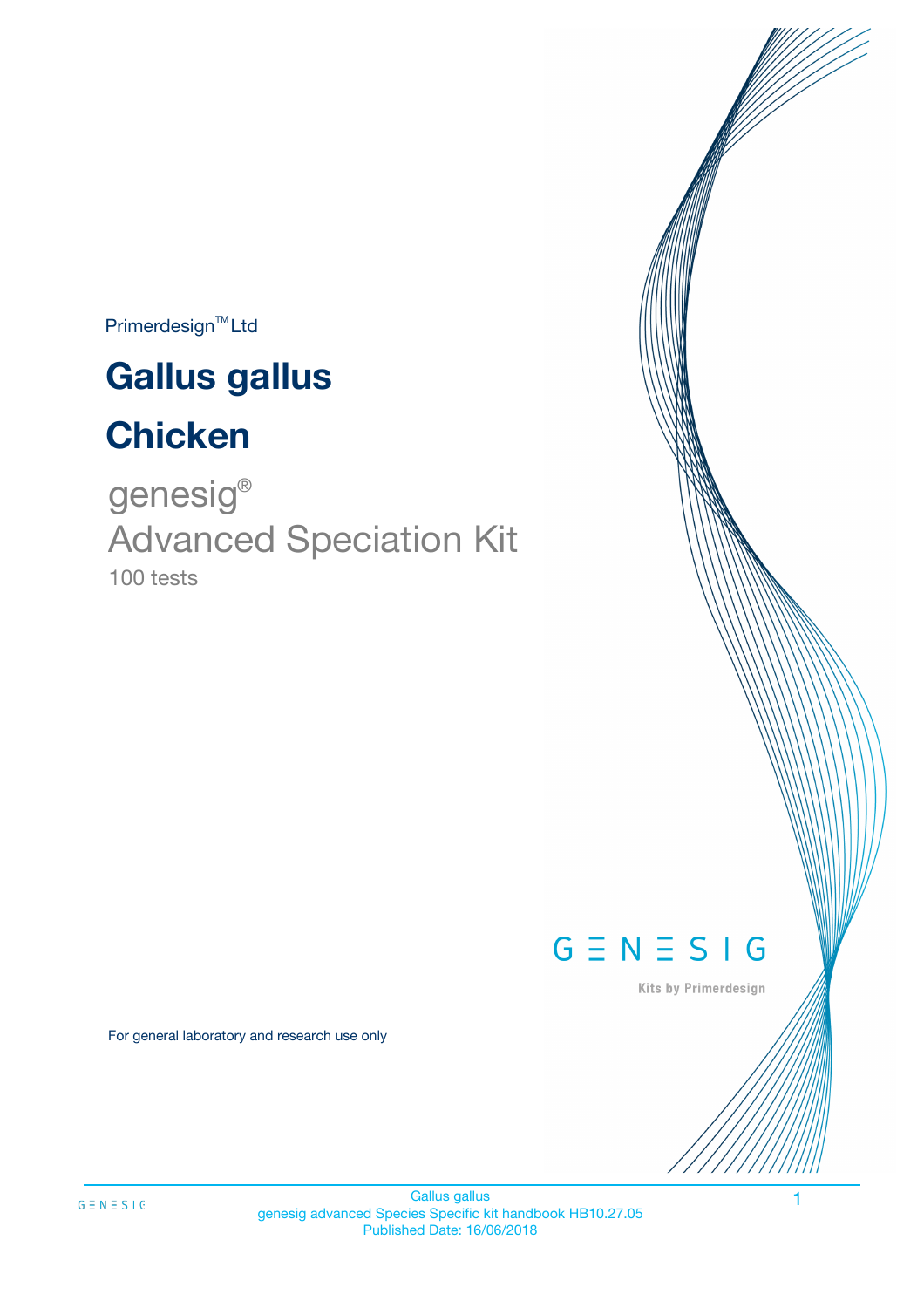## Principles of the test

#### **Real-time PCR**

This kit provides a method for detecting Gallus gallus mitochondrial DNA in food samples. The kit is based on the PCR amplification of a unique species-specific tag present in the mitochondrial genome. The mitochondrial genome is an ideal target since it has been sequenced for many different species. This allows comprehensive bioinformatics analysis followed by careful design to ensure specific detection of the desired species whilst excluding detection of other related species. Furthermore, since there are multiple copies of each mitochondrial genome within each cell, the detection sensitivity for this kit is up to 100 times greater than that of a test which targets a single copy locus within the nuclear DNA genome.

PCR amplification is detected by means of a hydrolysis probe ("Taqman-style") which is degraded during PCR, releasing fluorescence. The fluorescence trace can be used to both detect and quantify the number of copies of Gallus gallus mitochondrial DNA present in the sample.

#### **The 'advanced' speciation principle**

Primerdesign's advanced speciation kits represent a significant advancement in PCR-based speciation testing. These kits are supplied in a multiplex format enabling both species-specific and 'universal animal' detection in a single well. The relative signals produced by each of these tests allows the user to calculate speciation percentages with minimal sample usage. Furthermore, the unique application of a positive control sample as a PCR calibrator allows the user to increase the accuracy of their reported results. This calibration also helps overcome many of the assumptions and hurdles associated with PCR, enabling accurate inter-laboratory testing.

An advanced speciation test allows the user to calculate what percentage of sample is derived from the species of interest, along with the sensitivity of the particular test.

#### **Positive control**

The kit contains a Gallus gallus DNA positive control sample for the PCR set up. This DNA is used to generate Ct values for both the species-specific and the universal component of the speciation test. The difference between these two values provides an accurate representation of a 100% Gallus gallus sample.

Each time the kit is used, at least one positive control reaction must be included in the run. This positive sample demonstrates that both sets of primers and probe are detecting the species of interest. If no amplification is observed for the positive control, the test results are invalid and must be repeated.

Care should be taken to ensure that the positive control does not contaminate any other kit component which would lead to false-positive results. This can be achieved by handling this component in a Post PCR environment. Care should also be taken to avoid cross-contamination of other samples when adding the positive control to the run. This can be avoided by sealing all other samples and negative controls before pipetting the positive control into the positive control well.

#### **Negative control**

To validate any positive findings a negative control reaction should be included every time the kit is used. For this reaction the RNase/DNase free water should be used instead of template. A negative result indicates that the reagents have not become contaminated while setting up the run.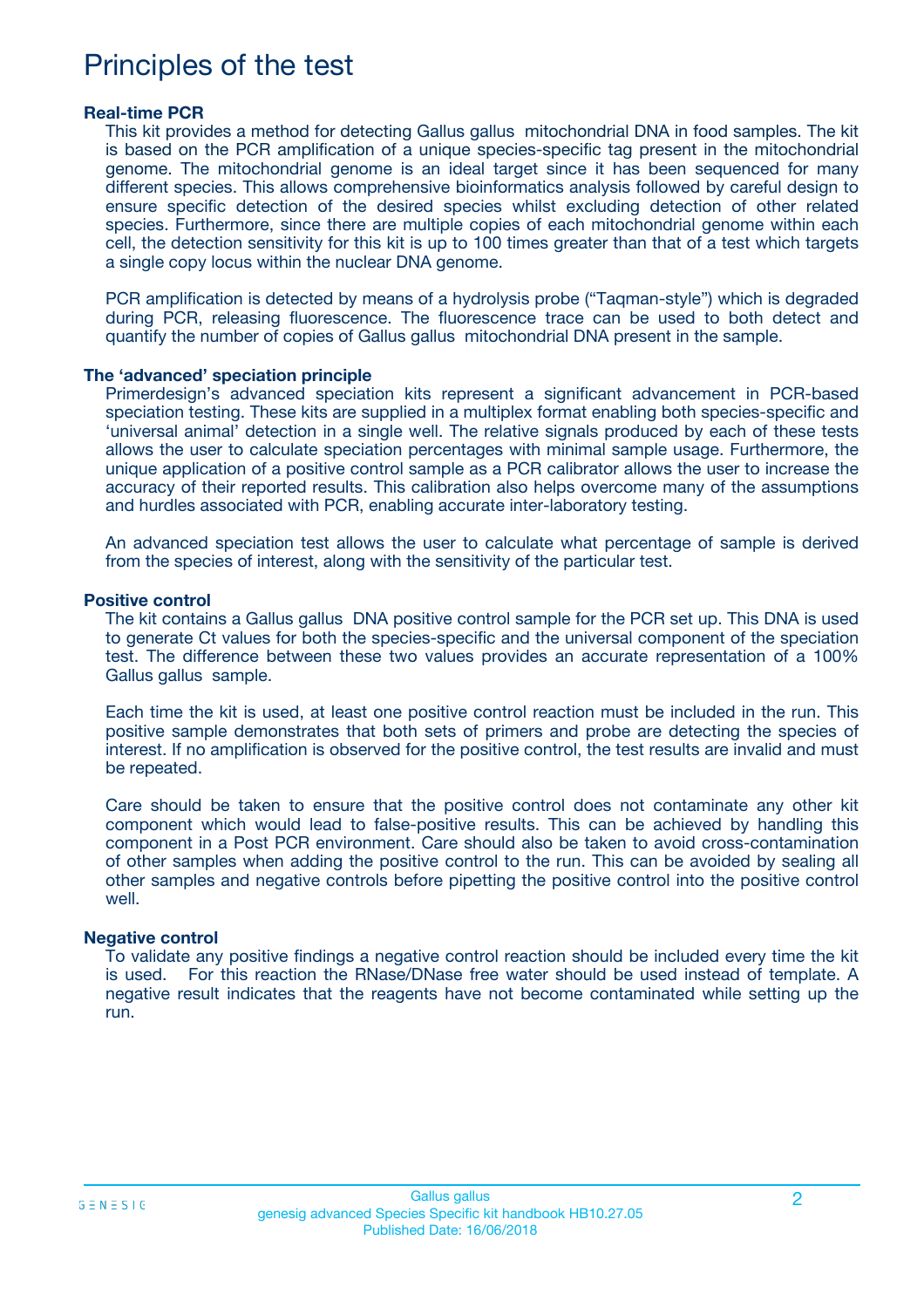#### **Endogenous control**

One of the functions of the universal meat signal is to serve as an endogenous control, confirming the extraction of a valid biological template. An early universal meat signal indicates the presence of a good yield of animal material. A poor signal indicates that there is an insufficient amount of animal material to perform an accurate speciation test.

#### **Specificity**

The kit is designed to specifically detect Chicken species that are relevant to the food industry and to give negative detection on other possible animal species.

If you have a query about the detection status of a specific species or sub-species please enquire: enquiry@primerdesign.co.uk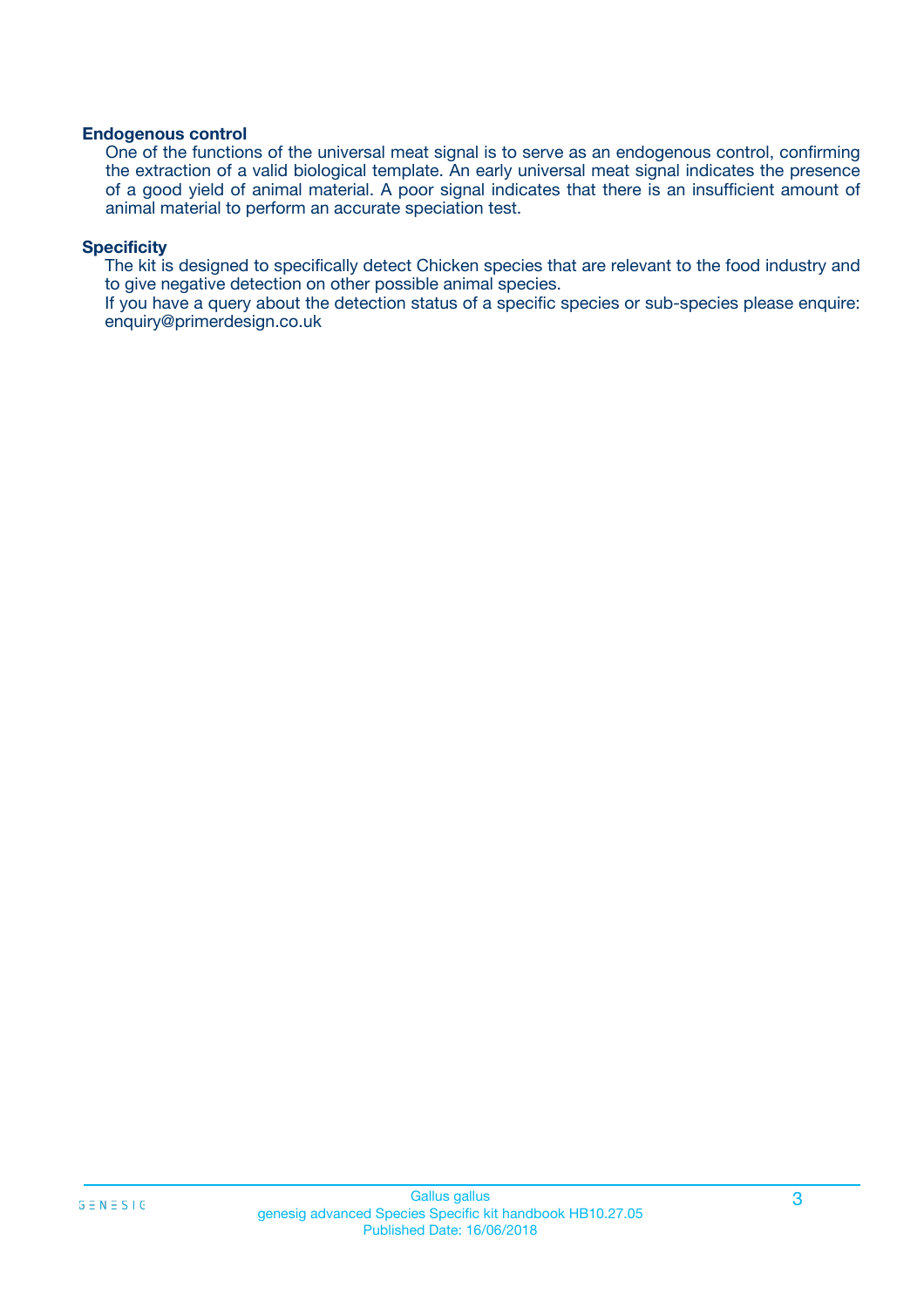# Kit contents

- **Gallus gallus specific/Universal animal primer/probe mix (BROWN)** FAM/VIC labelled
- **Gallus gallus positive control template (RED)**
- **RNase/DNase free water (WHITE)** for resuspension of primer/probe mix
- **Template preparation buffer (YELLOW)** for resuspension of positive control template

# Reagents and equipment to be supplied by the user

#### **Real-time PCR Instrument**

#### **DNA extraction kit**

This kit is recommended for use with genesig Easy DNA/RNA extraction kit. However, it is designed to work well with all processes that yield high quality DNA with minimal PCR inhibitors.

#### **oasig**TM **lyophilised or Precision®PLUS 2X qPCR Master Mix**

This kit is intended for use with oasig or PrecisionPLUS2X qPCR Master Mix.

#### **Pipettors and Tips**

**Vortex and centrifuge**

**Thin walled 1.5 ml PCR reaction tubes**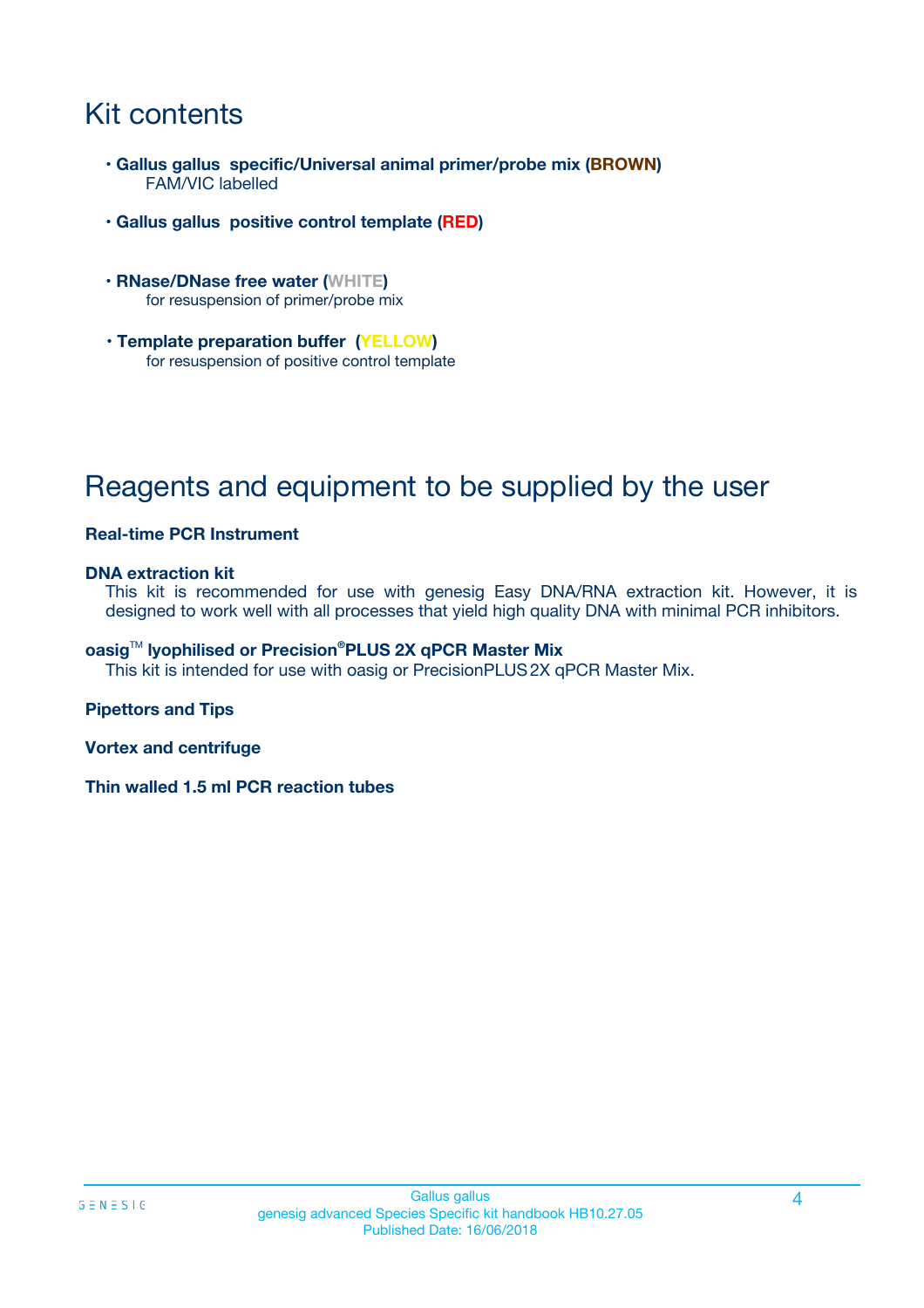### Kit storage and stability

This kit is stable at room temperature but should be stored at -20ºC on arrival. Once the lyophilised components have been resuspended they should not be exposed to temperatures above -20°C for longer than 30 minutes at a time and unnecessary repeated freeze/thawing should be avoided. The kit is stable for six months from the date of resuspension under these circumstances.

Primerdesign does not recommend using the kit after the expiry date stated on the pack.

### Suitable sample material

All kinds of sample material suited for PCR amplification can be used. Please ensure the samples are suitable in terms of purity, concentration, and DNA integrity. Always run at least one negative control with the samples. To prepare a negative control, replace the template DNA sample with RNase/DNase free water.

### Dynamic range of test

Under optimal PCR conditions genesig Gallus gallus detection kits have very high priming efficiencies of >95% and can detect less than 100 copies of target template.

### Notices and disclaimers

This product is developed, designed and sold for research purposes only. It is not intended for human diagnostic or drug purposes or to be administered to humans unless clearly expressed for that purpose by the Food and Drug Administration in the USA or the appropriate regulatory authorities in the country of use. During the warranty period Primerdesign genesig detection kits allow precise and reproducible data recovery combined with excellent sensitivity. For data obtained by violation to the general GLP guidelines and the manufacturer's recommendations the right to claim under guarantee is expired. PCR is a proprietary technology covered by several US and foreign patents. These patents are owned by Roche Molecular Systems Inc. and have been sub-licensed by PE Corporation in certain fields. Depending on your specific application you may need a license from Roche or PE to practice PCR. Additional information on purchasing licenses to practice the PCR process may be obtained by contacting the Director of Licensing at Roche Molecular Systems, 1145 Atlantic Avenue, Alameda, CA 94501 or Applied Biosystems business group of the Applera Corporation, 850 Lincoln Centre Drive, Foster City, CA 94404. In addition, the 5' nuclease assay and other homogeneous amplification methods used in connection with the PCR process may be covered by U.S. Patents 5,210,015 and 5,487,972, owned by Roche Molecular Systems, Inc, and by U.S. Patent 5,538,848, owned by The Perkin-Elmer Corporation.

## **Trademarks**

Primerdesign™ is a trademark of Primerdesign Ltd.

genesig**®** is a registered trademark of Primerdesign Ltd.

The PCR process is covered by US Patents 4,683,195, and 4,683,202 and foreign equivalents owned by Hoffmann-La Roche AG. BI, ABI PRISM® GeneAmp® and MicroAmp® are registered trademarks of the Applera Genomics (Applied Biosystems Corporation). BIOMEK® is a registered trademark of Beckman Instruments, Inc.; iCycler™ is a registered trademark of Bio-Rad Laboratories, Rotor-Gene is a trademark of Corbett Research. LightCycler™ is a registered trademark of the Idaho Technology Inc. GeneAmp®, TaqMan® and AmpliTaqGold® are registered trademarks of Roche Molecular Systems, Inc., The purchase of the Primerdesign reagents cannot be construed as an authorization or implicit license to practice PCR under any patents held by Hoffmann-LaRoche Inc.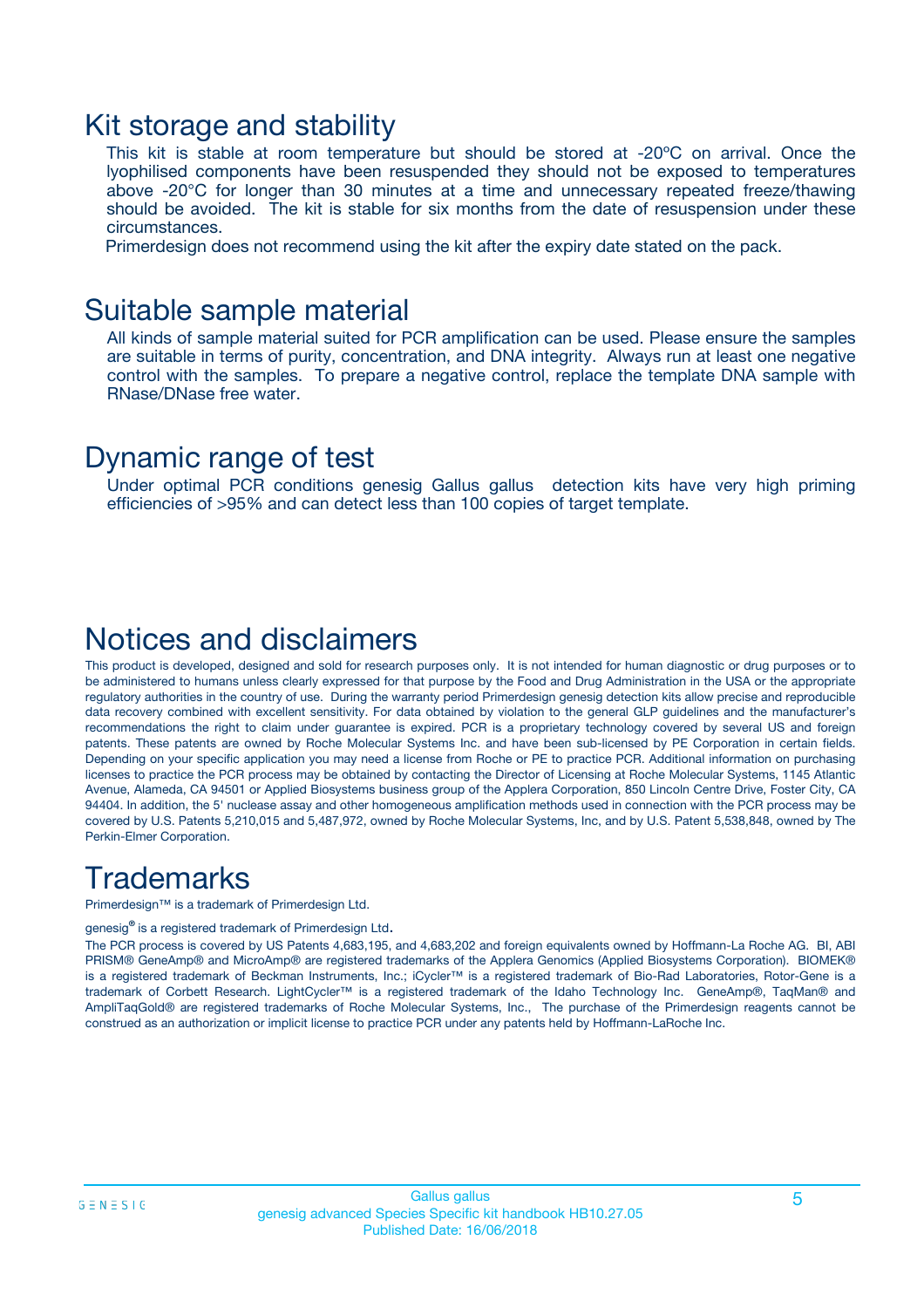### Resuspension protocol

To minimize the risk of contamination with foreign DNA, we recommend that all pipetting be performed in a PCR clean environment. Ideally this would be a designated PCR lab or PCR cabinet. Filter tips are recommended for all pipetting steps.

**1. Pulse-spin each tube in a centrifuge before opening.**

This will ensure lyophilised primer and probe mix is in the base of the tube and is not spilt upon opening the tube.

**2. Resuspend the primer/probe mix in the RNase/DNase free water supplied according to the table below:**

To ensure complete resuspension, vortex each tube thoroughly.

| Component - resuspend in water                                   | Volume   |
|------------------------------------------------------------------|----------|
| <b>Pre-PCR pack</b>                                              |          |
| Gallus gallus specific/universal animal primer/probe mix (BROWN) | 110 µl 1 |

#### **3. Resuspend the positive control template in the template preparation buffer supplied, according to the table below:**

To ensure complete resuspension, vortex the tube thoroughly.

| Component - resuspend in template preparation buffer | Volume |
|------------------------------------------------------|--------|
| <b>Post-PCR heat-sealed foil</b>                     |        |
| Gallus gallus Positive Control Template (RED) *      | 100 ul |

\* This component contains high copy number template and is a VERY significant contamination risk. It must be opened and handled in a separate laboratory environment, away from the other components.

## qPCR detection protocol

**1. For each DNA sample prepare a reaction mix according to the table below:** Include sufficient reactions for positive and negative controls.

| Component                                                        | Volume          |
|------------------------------------------------------------------|-----------------|
| oasig or PrecisionPLUS 2X qPCR Master Mix                        | $10 \mu$        |
| Gallus gallus specific/universal animal primer/probe mix (BROWN) | 1 µl            |
| <b>RNase/DNase free water (WHITE)</b>                            | 4 µl            |
| <b>Final Volume</b>                                              | 15 <sub>µ</sub> |

- **2. Pipette 15µl of each mix into individual wells according to your qPCR experimental plate set up.**
- **3. Pipette 5µl of DNA template into each well, according to your experimental plate set up.** To obtain a strong signal, the ideal concentration of DNA is 1-3ng/µl. The concentration should not exceed 5ng/µl. Substitute sample DNA for RNase/DNase free water as a negative control. Substitute sample DNA for positive control template as a positive control.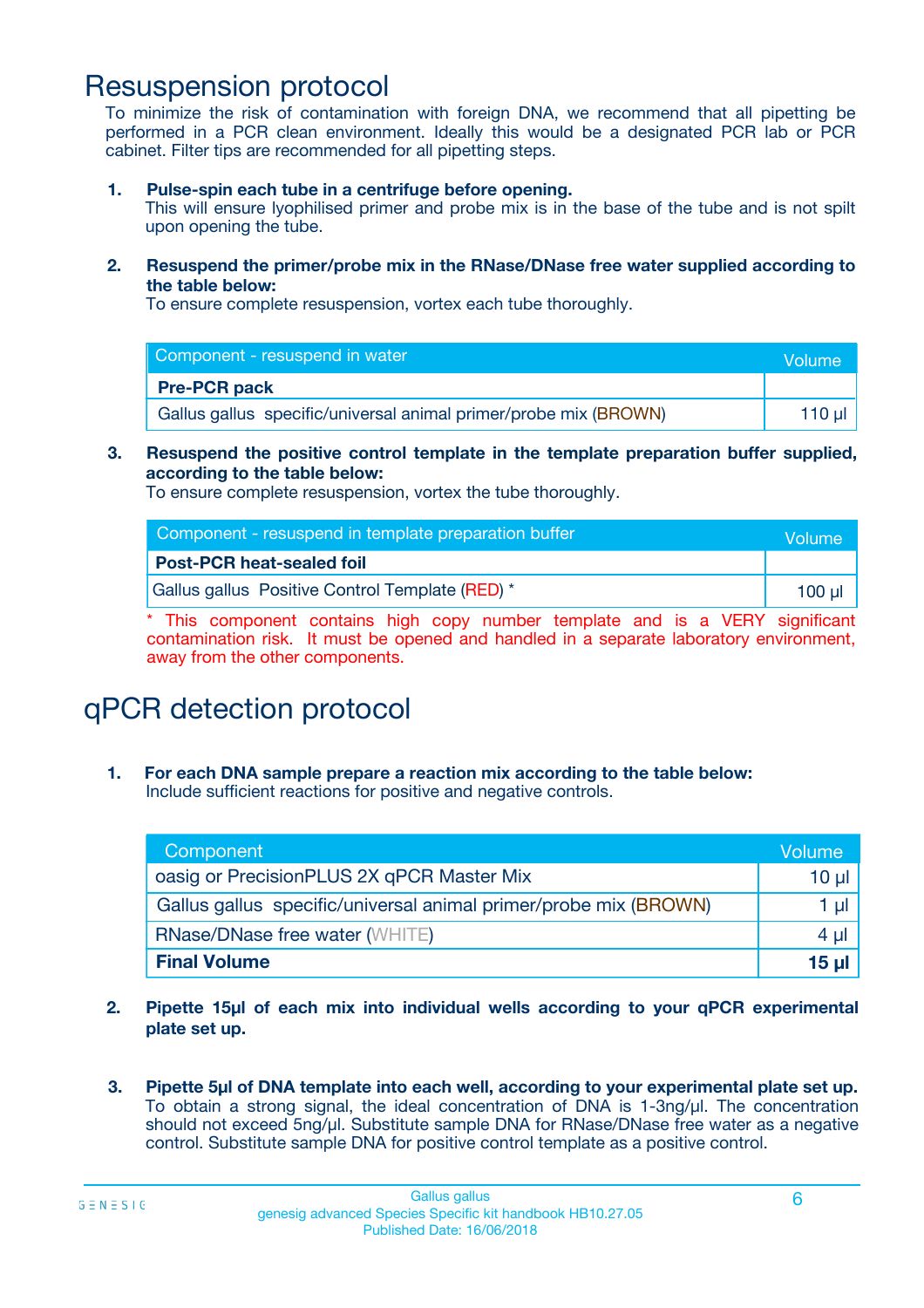# qPCR amplification protocol

Amplification conditions using oasig or PrecisionPLUS 2X qPCR Master Mix.

|             | <b>Step</b>       | <b>Time</b>     | <b>Temp</b> |
|-------------|-------------------|-----------------|-------------|
|             | Enzyme activation | 2 min           | 95 °C       |
| Cycling x50 | Denaturation      | 10 <sub>s</sub> | 95 °C       |
|             | DATA COLLECTION * | 60 s            | 60 °C       |

\* Fluorogenic data should be collected during this step through the FAM and VIC channels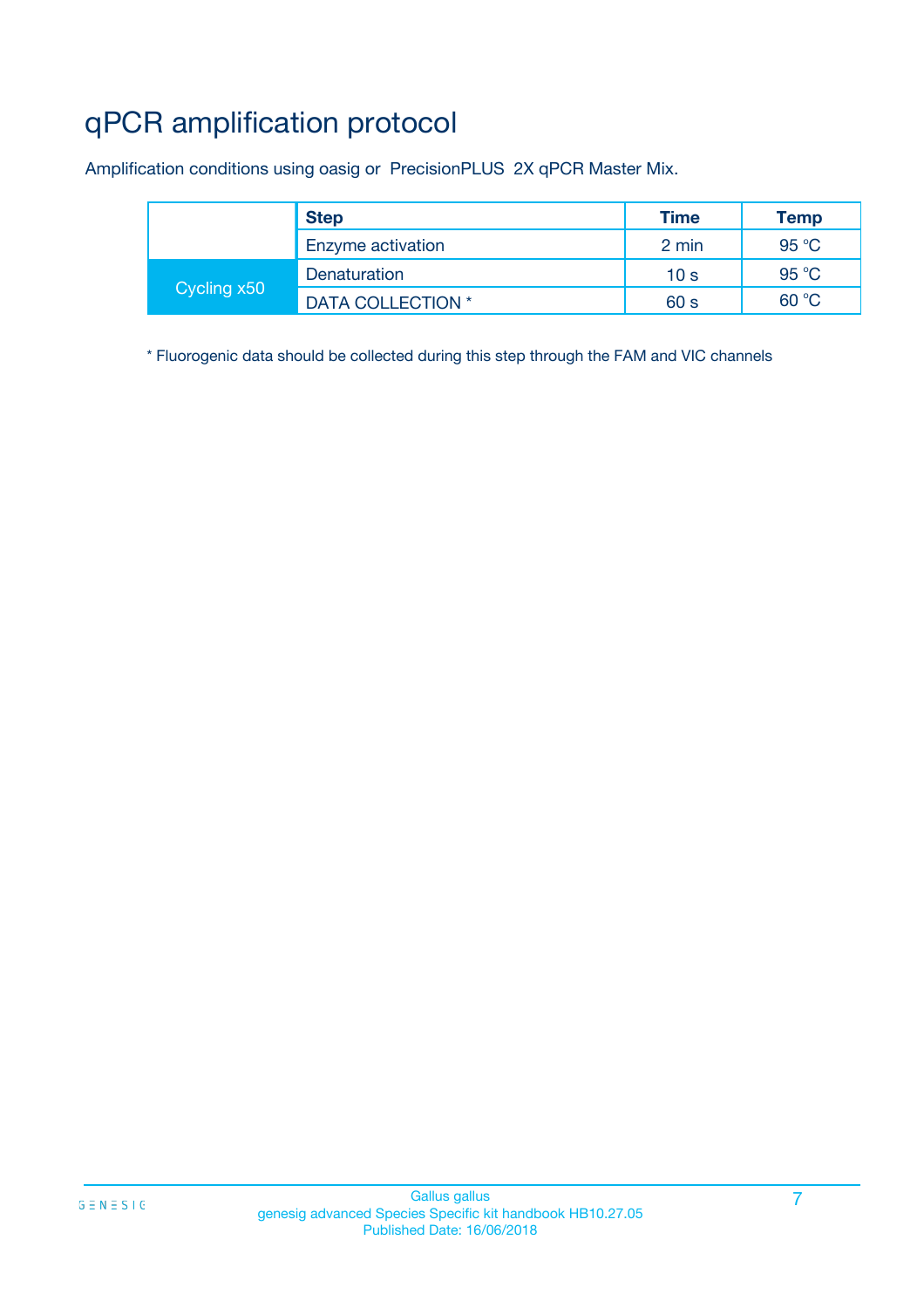### Interpretation of results

Under ideal test conditions the target of interest signal will give a positive signal, the negative control signal will be negative and the positive control signal will be positive. In alternative scenarios please refer to the following table for the correct interpretation:

| <b>Target</b><br>(FAM) | <b>Universal</b><br>signal<br>(NIC) | <b>Positive</b><br>control<br>(FAM & VIC) | <b>Negative</b><br>control<br>(FAM only) | Interpretation                                                              |
|------------------------|-------------------------------------|-------------------------------------------|------------------------------------------|-----------------------------------------------------------------------------|
| ÷                      | ÷                                   | ÷                                         |                                          | <b>POSITIVE RESULT</b><br>calculate species %<br>and check test sensitivity |
|                        |                                     | ÷                                         |                                          | <b>NEGATIVE RESULT</b>                                                      |
|                        |                                     |                                           |                                          |                                                                             |
| ÷                      |                                     | ÷                                         |                                          | <b>EXPERIMENT FAILED</b><br>due to PCR inhibition                           |
| $+$ / -                | $+ 1 -$                             | ٠                                         | $\leq 35$                                | <b>EXPERIMENT FAILED</b><br>due to test contamination                       |
| $+ 1 -$                | $+ 1 -$                             | ÷                                         | > 35                                     | $\star$                                                                     |
|                        |                                     | ÷                                         |                                          | <b>NO ANIMAL DNA DETECTED</b>                                               |
|                        |                                     |                                           | + / -                                    | <b>EXPERIMENT FAILED</b>                                                    |

Positive control template (**RED**) is expected to amplify before Cq 32 in both the FAM and VIC channels. Failure to satisfy this quality control criterion is a strong indication that the experiment has been compromised.

\*Where the test sample is positive and the negative control is positive with a  $Cq > 35$ , the sample must be reinterpreted based on the relative signal strength of the two results:



If the sample amplifies  $> 5$  Cq earlier than the negative control then the sample should be reinterpreted (via the table above) with the negative control verified as negative.



If the sample amplifies  $< 5$  Cq earlier than the negative control then the positive sample result is invalidated and the result should be determined inconclusive due to test contamination. The test for this sample should be repeated.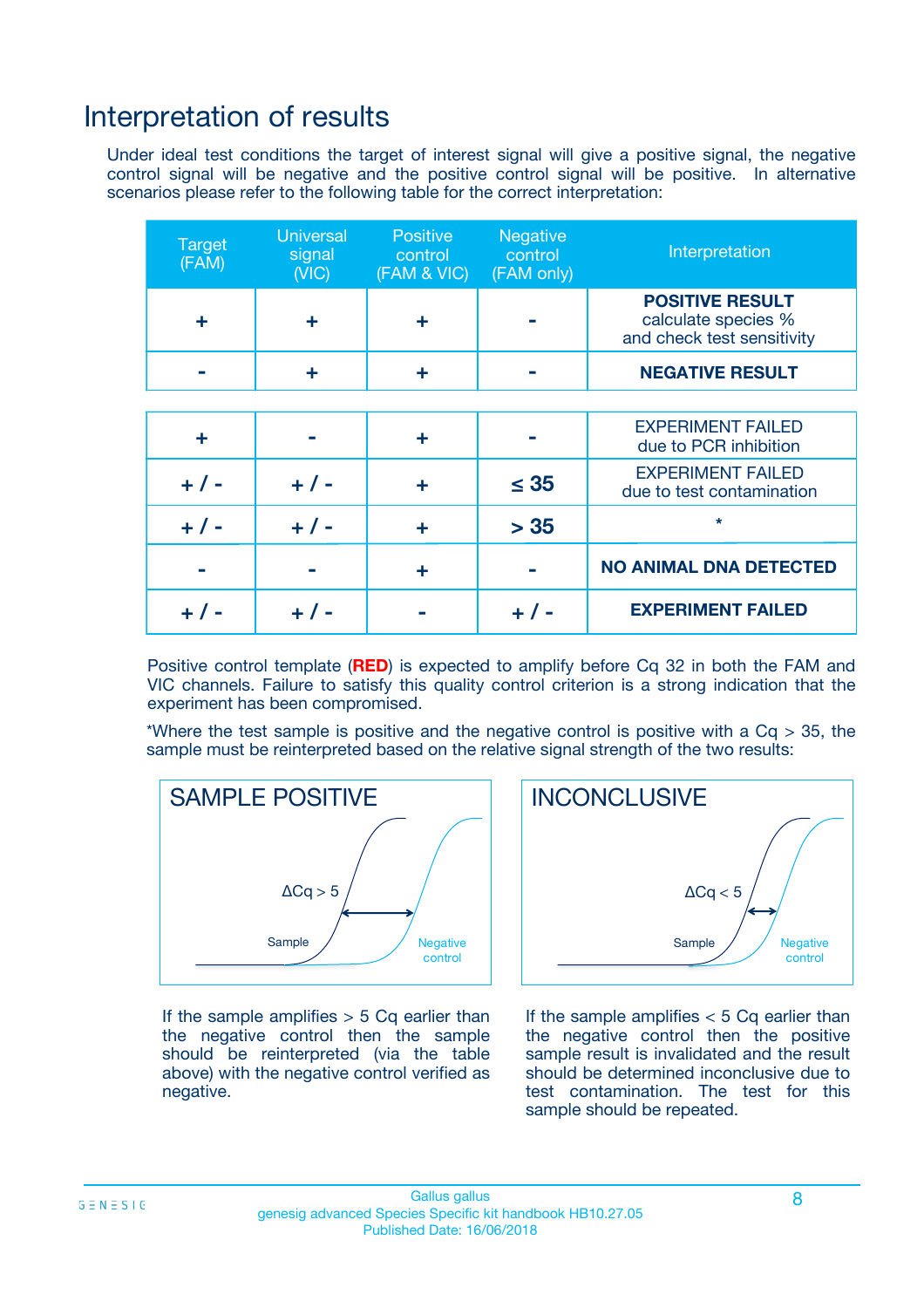#### **Calculating species %**

(n.b. a Microsoft Excel applet for automatic % calculation is available free of charge. Contact support@primerdesign.co.uk to request)

Species % = (2^-[(Cq Gallus gallus [SAMPLE] – Cq Gallus gallus [+ve control]) - (Cq Universal meat [SAMPLE] – Cq Universal meat [+ve control] )]) x 100

Worked example: test gives following Cq values:

Gallus gallus test on sample: 24.1 Gallus gallus test on positive control DNA: 23.5 Universal meat test on sample: 22.2 Universal meat test on positive control DNA: 22.4

Gallus gallus  $% =$ 

 $(2^{\wedge}-(24.1-23.5)-(22.2-22.4))) \times 100 =$ 

 $(2^{\wedge}$  -((0.6) - (-0.2)))  $\times$  100 =

 $(2^{\wedge}$  -0.8)  $\times$  100 = **57.4%** 

n.b. In rare circumstances, some samples may produce a speciation % greater then 100. This is usually due to the presence of PCR inhibition affecting the multiplex reaction and should be reported as 100%. If the reported speciation is greater than 400% then the level of PCR inhibition is likely too great for accurate speciation reporting. Samples such as these should be reextracted with extra washes to remove PCR inhibitors.